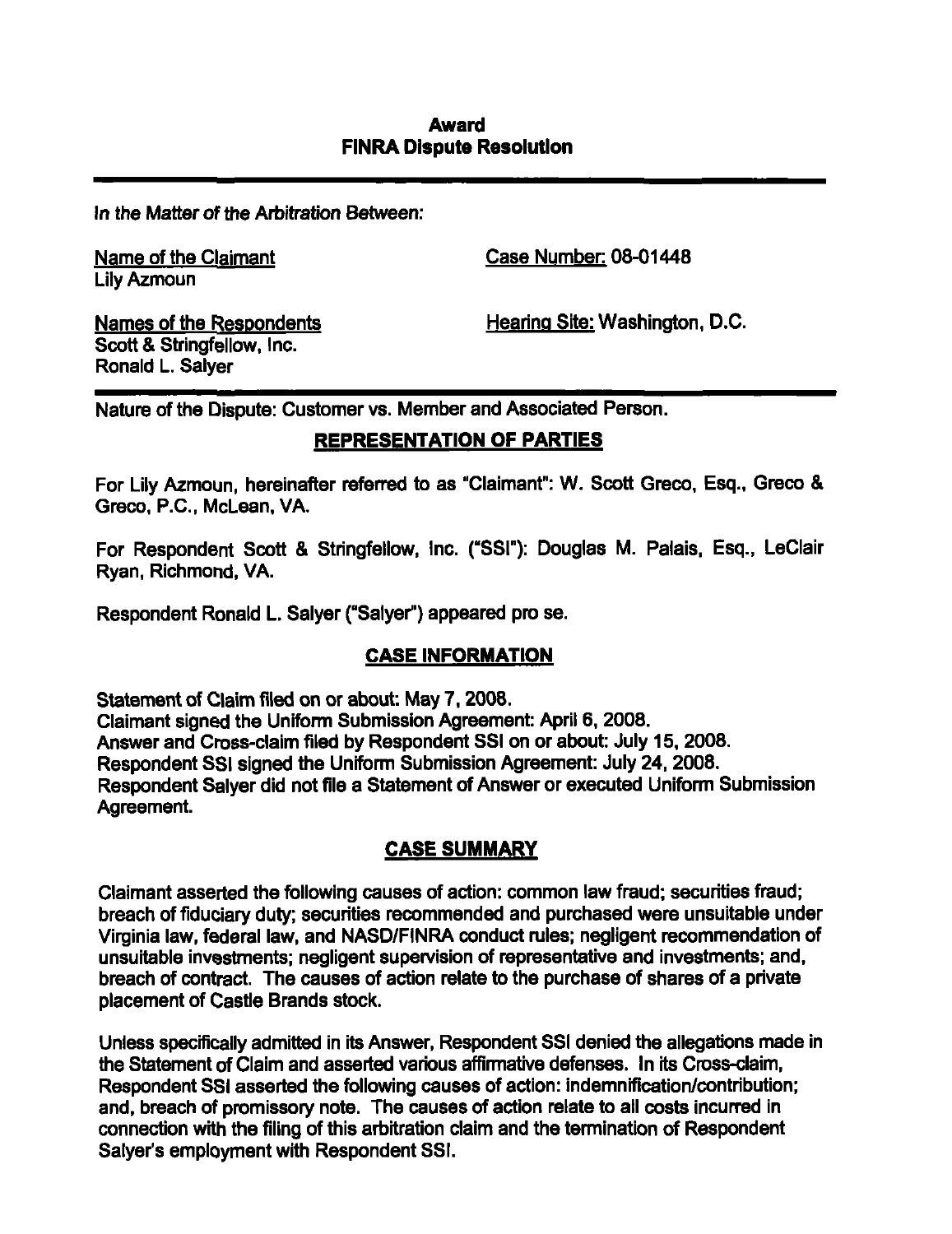^INRA Dispute Resolution Arbitration No. 08-01448 Award Page 2 of 5

## RELIEF REQUESTED

In the Statement of Claim, Claimant requested rescission of the Castle Brands sale or altematively compensatory damages of approximately \$100,000.00, interest at the rate of 6% per annum from May 13,2005 to the date of payment of the award, opportunity loss of use of investment funds, punitive damages, costs, attomeys' fees, and such other further relief to which Claimant may be justly entitled as determined by the undersigned arbitrators (the "Panel").

In its Answer, Respondent SSI requested dismissal of Claimant's Statement of Claim, attorneys' fees, and costs, in its Cross-claim, Respondent SSI requested indemnification or contribution from Respondent Salyer in an amount equal to that which the Panel may determine SSI is liable to Claimant plus interest at the statutory rate, compensatory damages for breach of the promissory note in the sum of \$45,816.91 plus interest at the rate of 9% per annum as provided in the promissory note, attorneys' fees, costs, and such other or further relief as the Panel deemed just and proper.

## OTHER ISSUES CONSIDERED AND DECIDED

During the evidentiary hearing. Claimant moved to bar Respondent Salyer from presenting facts or defenses. Respondent Salyer opposed the motion. The Panel deferred the motion to the completion of the hearing. The Panel then denied the motion. Respondent Salyer attended the hearing and was given a full opportunity to testify, present defenses, and question witnesses.

Respondent Salyer did not file with FINRA Dispute Resolution a properiy executed Uniform Submission Agreement but is required to submit to arbitration pursuant to the Code of Arbitration Procedure (the "Code") and, having appeared and testified at the hearing, is bound by the determination of the Panel on all issues submitted.

The parties have agreed that the Award in this matter may be executed in counterpart copies or that a handwritten, signed Award may be entered.

### AWARD

After considering the pleadings, the testimony and evidence presented at the hearing, the Panel has decided in full and final resolution of the issues submitted for determination as follows:

Respondents SSI and Saiyer are liable, jointly and severally, and shall pay to Claimant compensatory damages in the sum of \$100,000.00 plus interest at the rate of 6% per annum accruing from May 13, 2005, until the date of payment of the Award, in return. Claimant shall transfer ownership of her Castle Brand shares to Respondent SSI.

Respondents SSI and Salyer are liable, jointly and severally, and shall pay to Claimant attorneys' fees in an amount equal to 1/3 of the amounts awarded above pursuant to VA Code §13.1-522.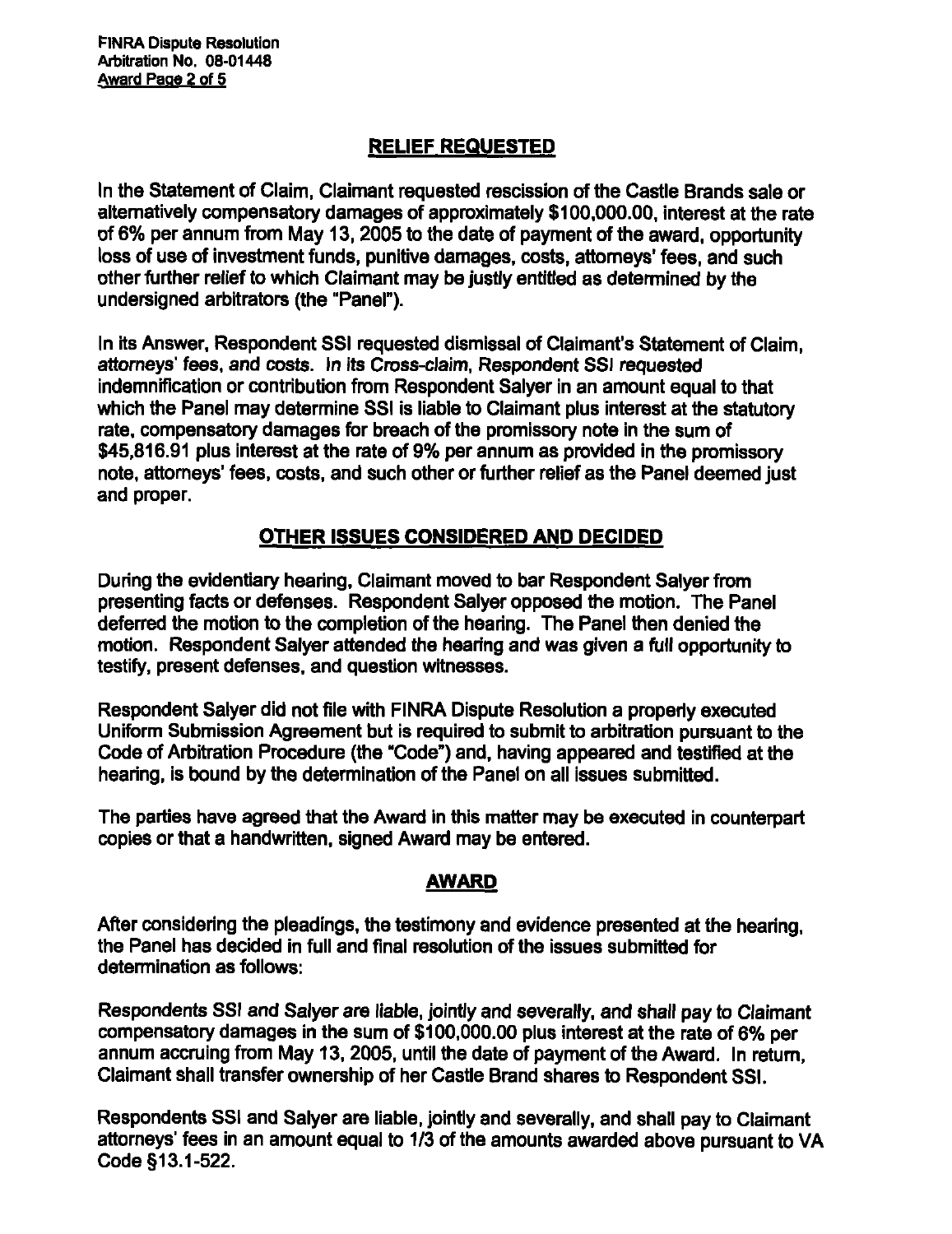FINRA Dispute Resolution Arbitration No. 08-01448 Award Page 3 of 5

Respondents SSI and Saiyer are liable, jointiy and severally, and shall pay to Claimant the sum of \$225.00 representing reimbursement of the claim fiiing fee previously paid by Claimant to FINRA Dispute Resolution.

Respondent Salyer Is liable and shall pay to Respondent SSI compensatory damages in an amount equal to all sums paid by Respondent SSI to Claimant pursuant to this Award plus interest at the rate of 6% per annum accruing from the date of payment by Respondent SSI to Claimant until the date of payment of the Award.

Respondent Salyer is liable on the promissory note and shall pay to Respondent SSI compensatory damages in the sum of \$45,816.91 plus interest at the rate of 9% per annum accruing from November 1,2006, until the date of payment of the Award.

Any and all claims for relief not specificaiiy addressed herein, including Claimant's request for punitive damages, are denied.

#### FEES

Pursuant to the Code, the following fees are assessed:

#### Filing Fees

FINRA Dispute Resoiution assessed a fiiing fee\* for each claim:  $\frac{1}{2}$  initial claim filing fee  $\frac{1}{2}$  = \$ 975.00 = \$ 975.00 Cross-claim filing fee

\*The filing fee is made up of a non-refundable and a refundable portion.

#### Member Fees

Member fees are assessed to each member firm that is a party in these proceedings or to the member firm(s) that employed the associated person(s) at the time of the event(s) giving rise to the dispute. Accordingly, Respondent SSI is a member firm and a party.

Member surcharge Pre-hearing process fee  $= $ 750.00$  $\mu$  Hearing process fee  $\mu$  is a set of the set of the set of the set of the set of the set of the set of the set of the set of the set of the set of the set of the set of the set of the set of the set of the set of the

### Adiournment Fees

Adjoumments granted during these proceedings for which fees were assessed:

No adjournment fees were assessed during these proceedings.

#### **Three-Day Cancellation Fees**

Fees apply when a hearing on the merits is postponed or settled within three business days before the start of a scheduled hearing session:

No three-day cancellation fees were assessed during these proceedings.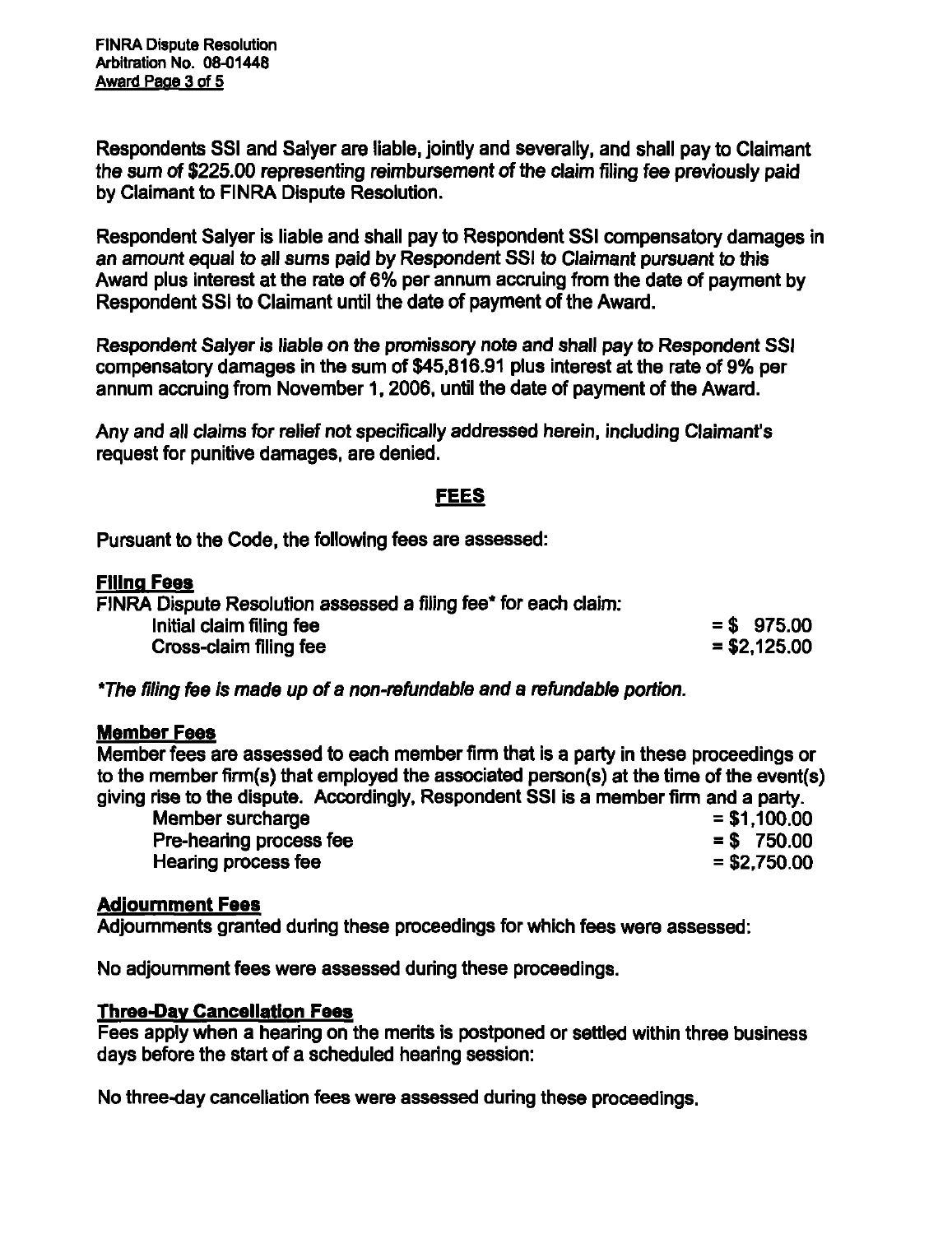### Iniunctive Relief Fees

Injunctive relief fees are assessed to each member or associated person who files for a temporary injunction in court. Parties in these cases are also assessed arbitrator travel expenses and costs when an arbitrator is required to travel outside his or her hearing location and additional arbitrator honoraria for the hearing for permanent injunction. These fees, except the injunctive relief surcharge, are assessed equally against each party unless othenvise directed by the panel.

No injunctive relief fees were assessed during these proceedings.

### Discoverv-Related Motion Fees

Fees apply for each decision rendered on a discovery-related motion.

One (1) Decision on a discovery-related motion on the papers with one (1) arbitrator  $\omega$  \$200.00/decision  $=$  \$ 200.00 Respondent SSI submitted one (1) discovery-related motion

Total Discovery-Related Motion Fees  $=$   $\frac{1}{2}$   $\frac{1}{2}$   $\frac{200.00}{2}$ 

The Panel has assessed \$200.00 of the discovery-related motion fees jointly and severally to Respondents SSI and Salyer.

### Contested Motion for issuance of a Subpoena Fees

Fees apply for each decision on a contested motion for the issuance of a subpoena.

No contested motion for the issuance of a subpoena fees were assessed during these proceedings.

## Hearing Session Fees and Assessments

The Panel has assessed hearing session fees for each session conducted. A session is any meeting between the parties and the arbitrator(s), including a pre-hearing conference with the arbitrator(s), that lasts four (4) hours or less. Fees associated with these proceedings are:

| One (1) Pre-hearing session with the Panel @ \$1,125.00/session |                         |            | $= $1,125.00$  |
|-----------------------------------------------------------------|-------------------------|------------|----------------|
| Pre-hearing conference: September 8, 2008                       |                         | 1 session  |                |
| Three (3) Hearing sessions @ \$1,125.00/session                 |                         |            | $=$ \$3,375.00 |
| <b>Hearing Dates:</b>                                           | January 27, 2009        | 2 sessions |                |
|                                                                 | <b>January 28, 2009</b> | 1 session  |                |
|                                                                 |                         |            |                |

Total Hearing Session Fees = \$4,500.00

The Panel has assessed hearing session fees of \$4,500.00 jointly and severally to Respondents SSI and Salyer.

## Administrative Costs

Administrative costs are expenses incurred due to a request by a party for special services beyond the normal administrative services. These include, but are not limited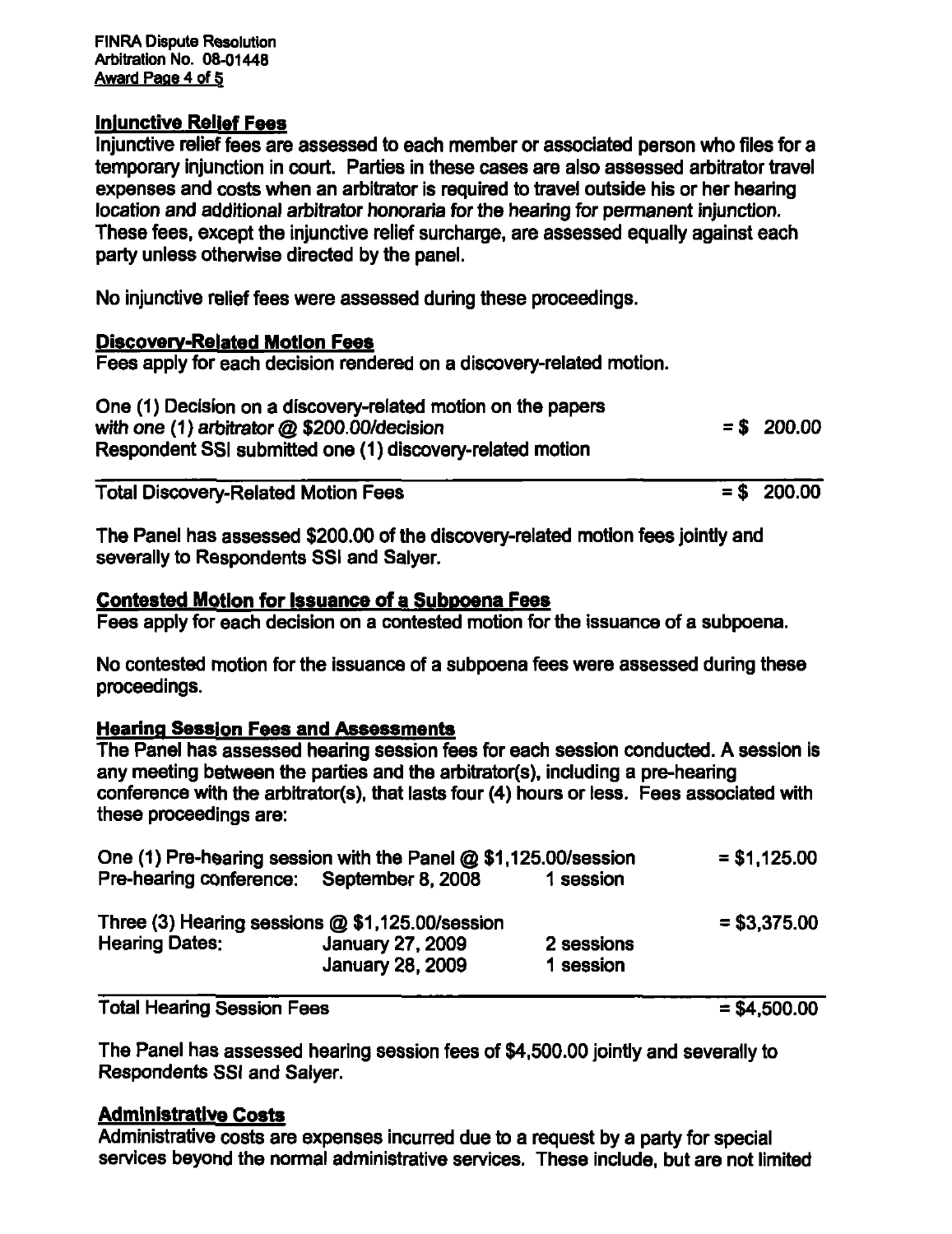FINRA Dispute Resolution Arbitration No. 08-01448 Award Page 5 of 5

to. additional copies of arbitrator awards, copies of audio transcripts, retrieval of documents from archives, interpreters, and security.

No administrative costs were assessed during these proceedings.

Ail balances are payable to FINRA Dispute Resolution and are due upon receipt.

### ARBITRATION PANEL

Dolores Marie Coutts Wilson Thompson **-** Non-Public Arbitrator

- Christopher M. McMurray  **Public Arbitrator, Presiding Chairperson**<br>
Dolores Marie Coutts **-** Public Arbitrator
	-
- Concurring Arbitrators' Signatures

Isl **Christopher M. McMurray Signature Date** Public Arbitrator, Presiding Chairperson

**Dolores Marie Coutts County County County County County County County County County County County County County County County County County County County County County County County County County County County County Coun** Public Arbitrator

Isl Wilson Thompson **Signature Date** Non-Public Arbitrator

**February 6, 2009** Date of Service (For FINRA Dispute Resolution use only)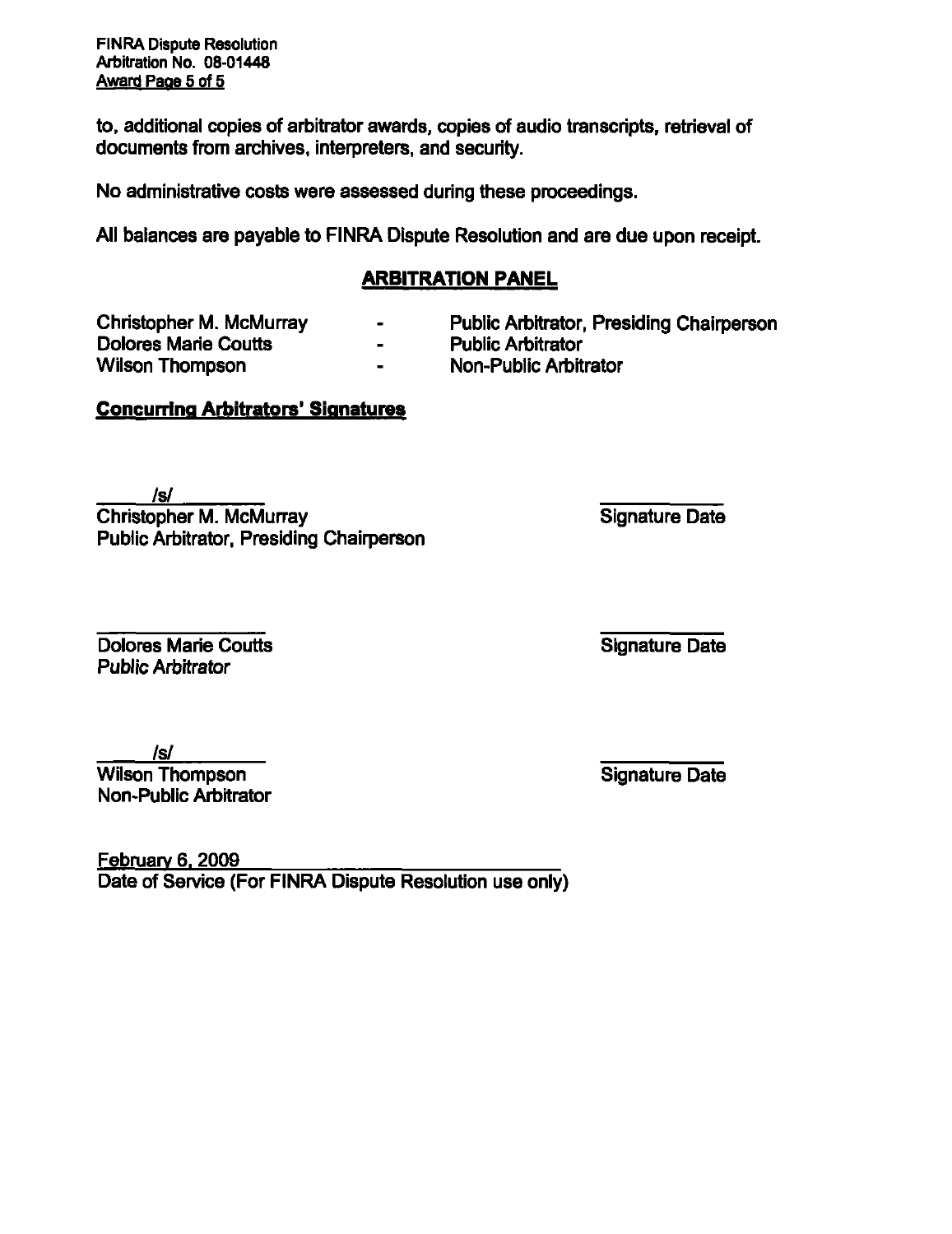**FINRA Dispute Resolution** Arbitration No. 08-01448 Award Page 5 of 5

to, additional copies of arbitrator awards, copies of audio transcripts, retrieval of documents from archives, Interpreters, and security.

No administrative costs were assessed during these proceedings.

All balances are payable to FiNRA Dispute Resolution and are due upon receipt.

# ARBiTRATIQM PANEL

Christopher M. McMunay - Public Arbitrator, Presiding Chairperson **Dolores Marie Coutts The County of Line and Public Arbitrator Wilson Thompson County County Arbitrator** Wilson Thompson

- 
- 
- -

## Concurring Arbitrators' Signatures

**Christopher M. McMurrey** 

Public Arbitrator, Presiding Chairperson

**Dolores Marie Coutts County County County County County County County County County County County County County County County County County County County County County County County County County County County County Coun** Public Arbitrator

Wilson Thompson Signature Date Non-Public Arbttrator

Date of Service (For FINRA Dispute Resolution use only)